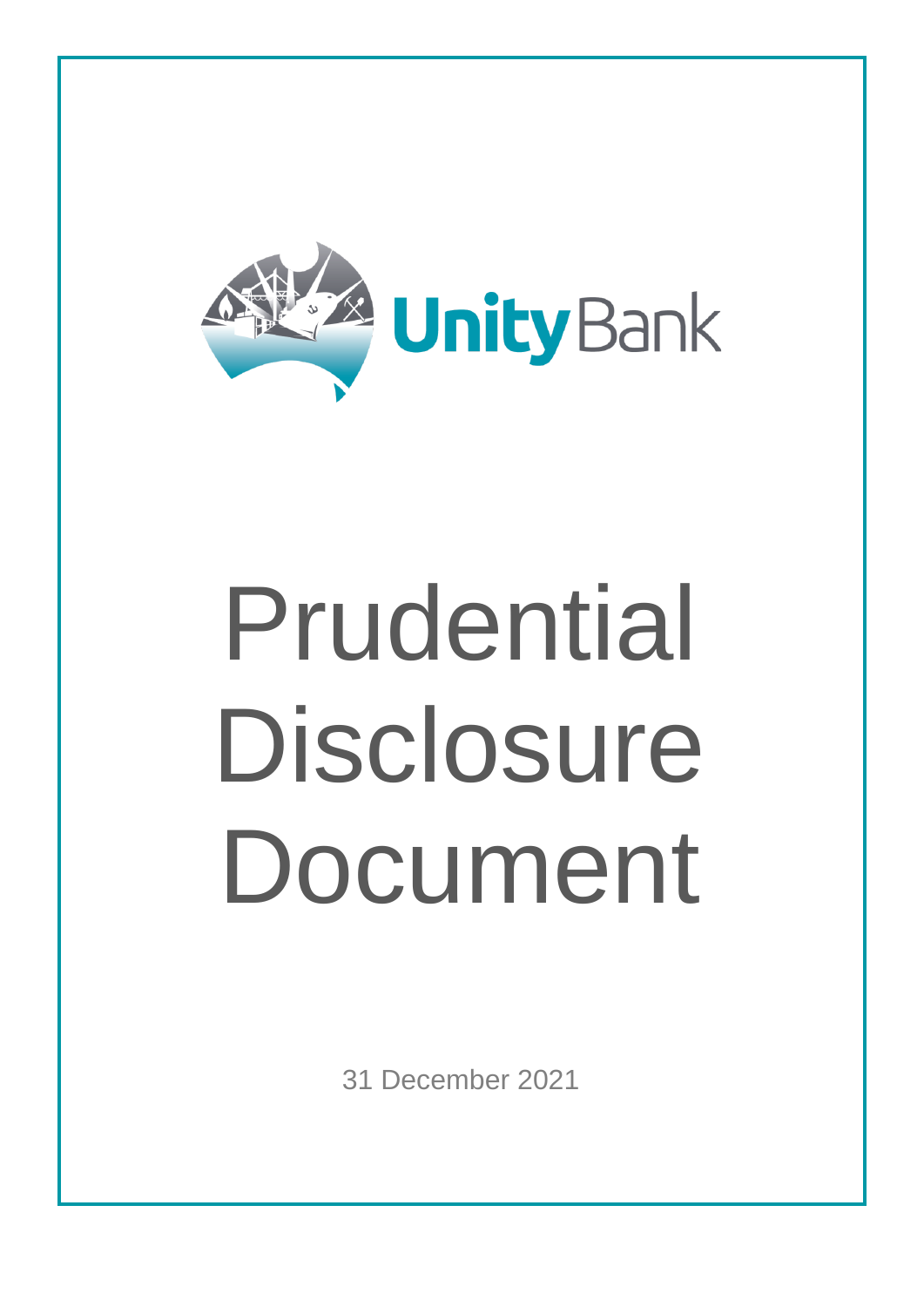

### **APS330 DISCLOSURE**

### **This disclosure on capital and credit risk refers to Unity Bank Limited (ABN 11 087 650 315).**

The information in this report is based on Unity Bank Limited's financial records.

Glossary of terms used in this Disclosure:

- 'AT1' refers to **Additional Tier 1 Capital;**
- 'The Basel II framework' refers to the document *International Convergence of Capital Measurement and Capital Standards*: *A Revised Framework*, Comprehensive Version¸ June 2006, published by the Basel Committee on Banking Supervision (the Basel Committee);
- 'Basel III' refers to the document *Basel III: A global regulatory framework for more resilient banks and banking systems*, revised version, June 2011, published by the Basel Committee;
- 'CET1' refers to **Common Equity Tier 1 Capital**;
- 'T1' refers to **Tier 1 Capital**; and
- 'T2' refers to **Tier 2 Capital**.

The capital terms are further defined in the APRA Prudential Standard APS 110 Capital Adequacy.

#### **Capital Base**

The details of the components of the capital base set out below are as at the financial year ended 30 June 2021. These amounts are in line with the audited accounts.

The following Table 1 sets out the elements of the capital held by Unity Bank Limited including the reconciliation of any adjustments required by the APRA Prudential Standards to the audited financial statements. Adjustments are usually in the form of deductions of assets not regarded as recoverable in the short term (such as intangible assets and deferred tax assets), and or discounts made to eligible capital of a short term nature.

#### **All regulatory capital elements are consistent with the audited financial statements of Unity Bank Limited as at the last reporting date, 30 June 2021.**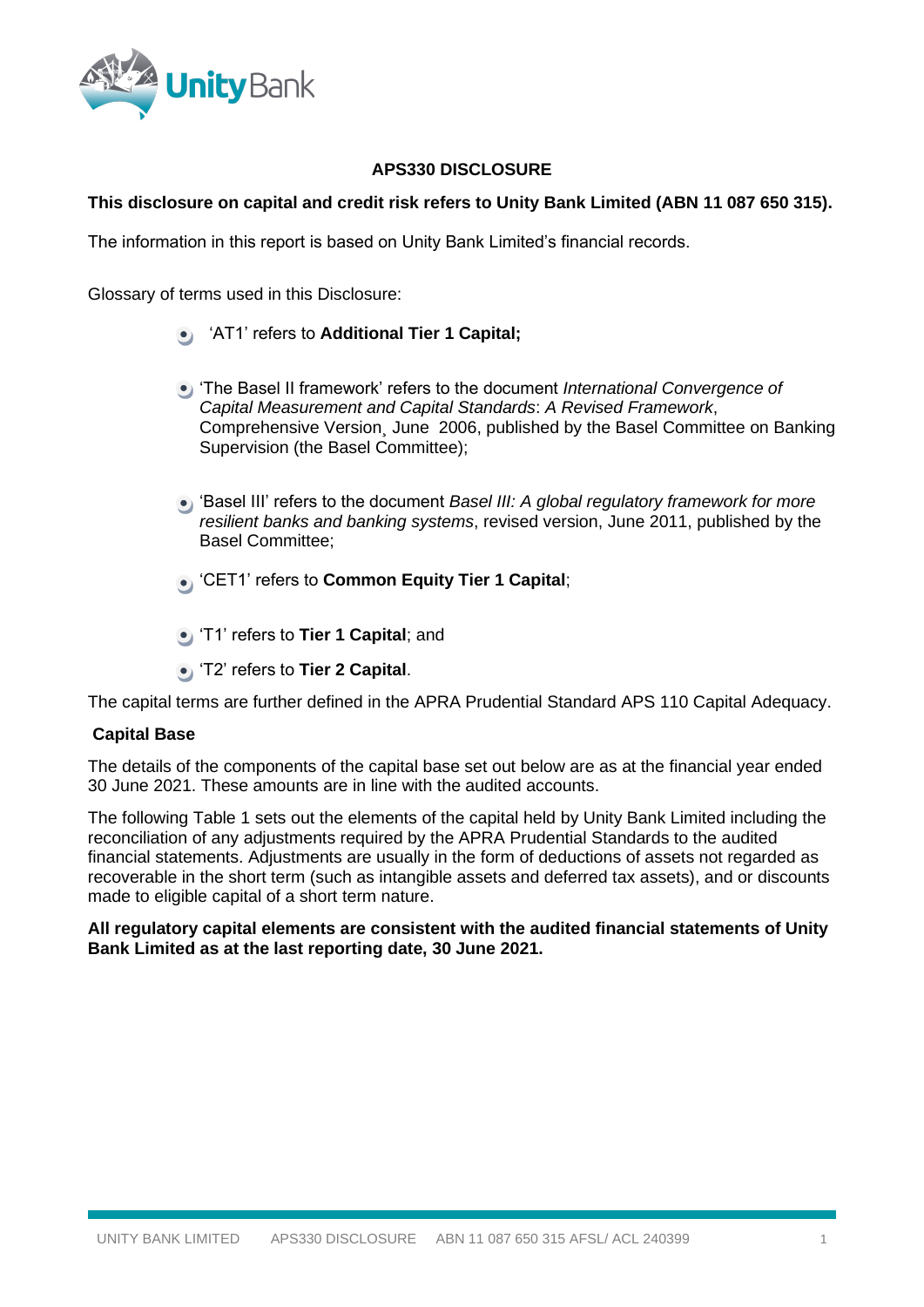

# **CAPITAL**

## **Table 1: Common Disclosure - Capital**

|                |                                                                                                                                                                                                                                                                                | 30-June-21    | 30-June-20    |
|----------------|--------------------------------------------------------------------------------------------------------------------------------------------------------------------------------------------------------------------------------------------------------------------------------|---------------|---------------|
|                | Common Equity Tier 1 Capital Instruments and Reserve                                                                                                                                                                                                                           | $\mathsf{Sm}$ | $\mathsf{Sm}$ |
| 1              | Directly issued qualifying ordinary shares (and equivalent<br>for mutually-owned entities) capital                                                                                                                                                                             | N/A           | N/A           |
| $\overline{2}$ | Retained earnings                                                                                                                                                                                                                                                              | 105.9         | 100.5         |
| 3              | Accumulated other comprehensive income (and other<br>reserves)                                                                                                                                                                                                                 | 11.3          | 12.0          |
| 4              | Directly issued capital subject to phase out from CET1<br>(only applicable to mutually-owned companies)                                                                                                                                                                        | N/A           | N/A           |
| 5              | Ordinary share capital issued by subsidiaries and held by<br>third parties (amount allowed in group CET1)                                                                                                                                                                      | N/A           | N/A           |
| 6              | <b>Common Equity Tier 1 capital before regulatory</b><br>adjustments on Equity Tier 1 capital : regulatory<br>adjustments                                                                                                                                                      | 117.2         | 112.5         |
| $\overline{7}$ | Prudential valuation adjustments                                                                                                                                                                                                                                               | N/A           | N/A           |
| 8              | Goodwill (net of related tax liability)                                                                                                                                                                                                                                        | N/A           | N/A           |
| 9              | Other intangibles other than mortgage servicing rights (net<br>of related tax liability)                                                                                                                                                                                       | N/A           | N/A           |
| 10             | Deferred tax assets that rely on future profitability<br>excluding those arising from temporary differences (net of<br>related tax liability)                                                                                                                                  | 0.3           | 0.5           |
| 11             | Cash-flow hedge reserve                                                                                                                                                                                                                                                        | N/A           | N/A           |
| 12             | Shortfall of provisions to expected losses                                                                                                                                                                                                                                     | N/A           | N/A           |
| 13             | Securitisation gain on sale (as set out in paragraph 562 of<br>Basel II framework)                                                                                                                                                                                             | N/A           | N/A           |
| 14             | Gains and losses due to changes in own credit risk on fair<br>valued liabilities                                                                                                                                                                                               | N/A           | N/A           |
| 15             | Defined benefit superannuation fund net assets                                                                                                                                                                                                                                 | N/A           | N/A           |
| 16             | Investments in own shares (if not already netted off paid-in<br>capital on reported balance sheet)                                                                                                                                                                             | N/A           | N/A           |
| 17             | Reciprocal cross-holdings in common equity                                                                                                                                                                                                                                     | N/A           | N/A           |
| 18             | Investments in the capital of banking, financial and<br>insurance entities that are outside the scope of regulatory<br>consolidation, net of eligible short positions, where the ADI<br>does not own more than 10% of the issued share capital<br>(amount above 10% threshold) | 3.8           | 3.6           |
| 19             | Significant investments in the ordinary shares of banking,<br>financial and insurance entities that are outside the scope<br>of regulatory consolidation, net of eligible short positions<br>(amount above 10% threshold)                                                      | N/A           | N/A           |
| 20             | Mortgage service rights (amount above 10% threshold                                                                                                                                                                                                                            | N/A           | N/A           |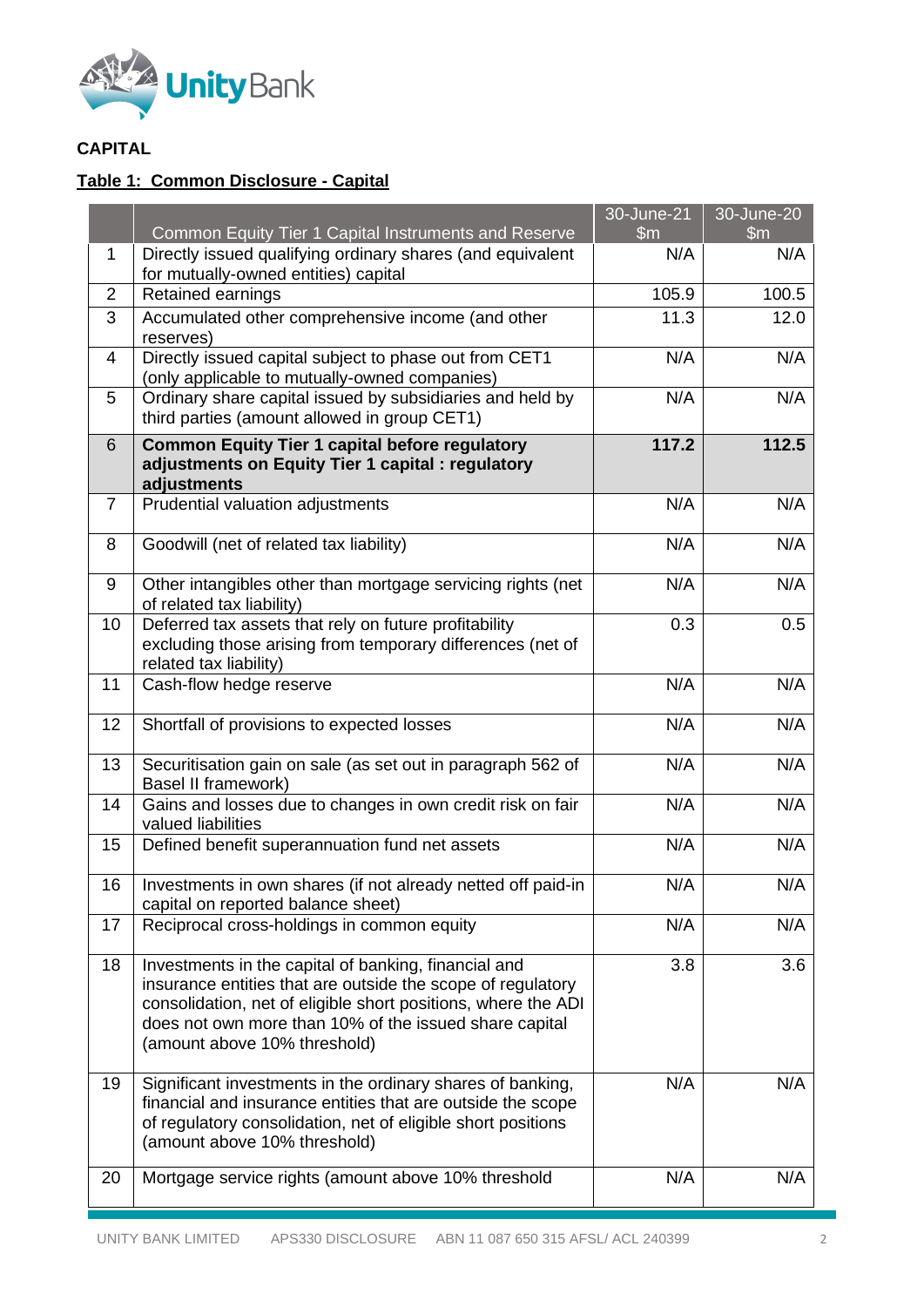

|     |                                                                                                                                                                                              | 30-June-21<br>\$m\$ | 30-June-20<br>$\mathsf{Sm}$ |
|-----|----------------------------------------------------------------------------------------------------------------------------------------------------------------------------------------------|---------------------|-----------------------------|
| 21  | Deferred tax assets arising from temporary differences<br>(amount above 10% threshold, net of related tax liability)                                                                         | N/A                 | N/A                         |
| 22  | Amount exceeding the 15% threshold                                                                                                                                                           | N/A                 | N/A                         |
| 23  | of which: significant investments in the ordinary shares of<br>financial entities                                                                                                            | N/A                 | N/A                         |
| 24  | of which: mortgage servicing rights                                                                                                                                                          | N/A                 | N/A                         |
| 25  | of which: deferred tax assets arising from temporary<br>differences                                                                                                                          | N/A                 | N/A                         |
| 26  | National specific regulatory adjustments (sum of rows 26a,<br>26b, 26c, 26d, 26e, 26f, 26g, 26h, 26i and 26j)                                                                                | 3.7                 | 3.7                         |
| 26a | of which: treasury shares                                                                                                                                                                    | N/A                 | N/A                         |
| 26b | of which: offset to dividends declared under a dividend<br>reinvestment plan (DRP), to the extent that the dividends<br>are used to purchase new ordinary shares issued by the<br><b>ADI</b> | N/A                 | N/A                         |
| 26c | of which: deferred fee income                                                                                                                                                                | N/A                 | N/A                         |
| 26d | of which: equity investments in financial institutions not<br>reported in rows 18, 19 and 23                                                                                                 | N/A                 | N/A                         |
| 26e | of which: deferred tax assets not reported in rows 10, 21<br>and 25                                                                                                                          | N/A                 | N/A                         |
| 26f | of which: capitalised expenses<br>of which: investments in commercial (non-financial)<br>entities that are deducted under APRA requirements                                                  | 0.8                 | 0.6                         |
| 26g | of which: investments in commercial (non-financial)<br>entities that are deducted under APRA requirements                                                                                    | 2.9                 | 3.1                         |
| 26h | of which: covered bonds in excess of asset cover in pools                                                                                                                                    | N/A                 | N/A                         |
| 26i | of which: undercapitalisation of a non-consolidated<br>subsidiary                                                                                                                            | N/A                 | N/A                         |
| 26j | of which: other national specific regulatory adjustments not<br>reported in rows 26a to 26i                                                                                                  | N/A                 | N/A                         |
| 27  | Regulatory adjustments applied to Common Equity Tier 1<br>due to insufficient Additional Tier 1 and Tier 2 to cover<br>deductions                                                            | N/A                 | N/A                         |
| 28  | Total regulatory adjustments to Common Equity Tier 1                                                                                                                                         | 7.8                 | 7.8                         |
| 29  | <b>Common Equity Tier 1 Capital (CET1)</b>                                                                                                                                                   | 109.4               | 104.70                      |
|     | <b>Additional Tier 1 Capital Instruments</b>                                                                                                                                                 |                     |                             |
| 30  | Directly issued qualifying Additional Tier 1 instruments                                                                                                                                     | N/A                 | N/A                         |
| 31  | of which: classified as equity under applicable accounting<br>standards                                                                                                                      | N/A                 | N/A                         |
| 32  | of which: classified as liabilities under applicable<br>accounting standards                                                                                                                 | N/A                 | N/A                         |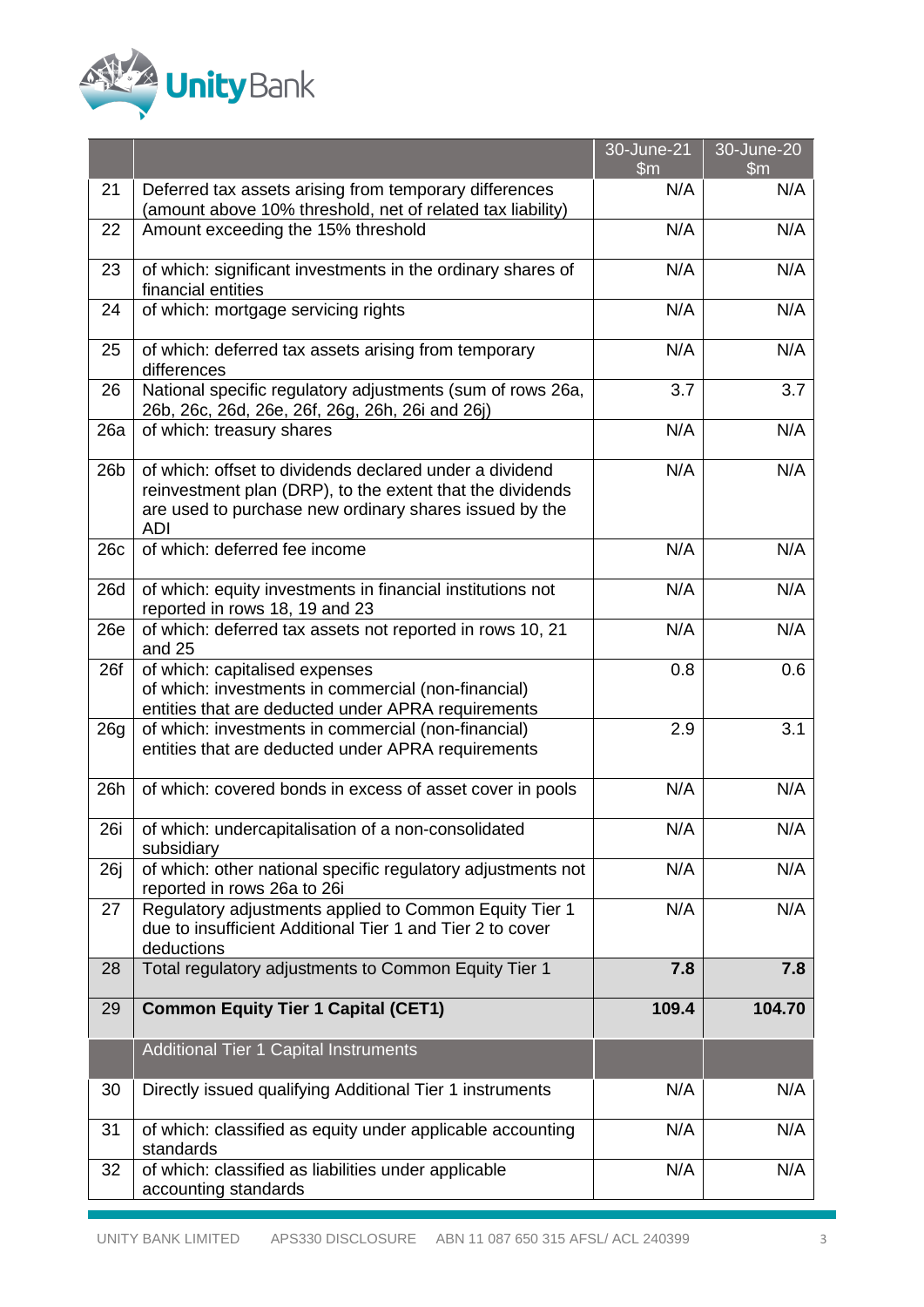

|                 |                                                                                                                                                                                                                                                                                | 30-June-21<br>\$m | 30-June-20<br>\$m |
|-----------------|--------------------------------------------------------------------------------------------------------------------------------------------------------------------------------------------------------------------------------------------------------------------------------|-------------------|-------------------|
| 33              | Directly issued capital instruments subject to phase out<br>from Additional Tier 1<br>Additional Tier 1 instruments (and CET1 instruments not<br>included in row 5) issued by subsidiaries and held by third<br>parties (amount allowed in group AT1)                          | 0                 | 0                 |
| 34              | of which: instruments issued by subsidiaries subject to<br>phase out                                                                                                                                                                                                           | N/A               | N/A               |
| 35              | of which: instruments issued by subsidiaries subject to<br>phase out                                                                                                                                                                                                           | N/A               | N/A               |
| 36              | <b>Additional Tier 1 Capital before regulatory</b><br>adjustments                                                                                                                                                                                                              | $\bf{0}$          | $\mathbf{0}$      |
|                 | Additional Tier 1 Capital Regulatory adjustments                                                                                                                                                                                                                               |                   |                   |
| 37              | Investments in own Additional Tier 1 instruments                                                                                                                                                                                                                               | N/A               | N/A               |
| 38              | Reciprocal cross-holdings in Additional Tier 1 instruments                                                                                                                                                                                                                     | N/A               | N/A               |
| 39              | Investments in the capital of banking, financial and<br>insurance entities that are outside the scope of regulatory<br>consolidation, net of eligible short positions, where the ADI<br>does not own more than 10% of the issued share capital<br>(amount above 10% threshold) | N/A               | N/A               |
| 40              | Significant investments in the capital of banking, financial<br>and insurance entities that are outside the scope of<br>regulatory consolidation (net of eligible short positions)                                                                                             | N/A               | N/A               |
| 41              | National specific regulatory adjustments (sum of rows<br>41a, 41b and 41c)                                                                                                                                                                                                     | (0.2)             | (0.2)             |
| 41a             | of which: holdings of capital instruments in group<br>members by other group members on behalf of third<br>parties                                                                                                                                                             | N/A               | N/A               |
| 41 <sub>b</sub> | of which: investments in the capital of financial institutions<br>that are outside the scope of regulatory consolidations not<br>reported in rows 39 and 40                                                                                                                    | N/A               | N/A               |
| 41c             | of which: other national specific regulatory adjustments not<br>reported in rows 41a and 41b                                                                                                                                                                                   | (0.2)             | (0.2)             |
| 42              | Regulatory adjustments applied to Additional Tier 1 due to<br>insufficient Tier 2 to cover deductions                                                                                                                                                                          | N/A               | N/A               |
| 43              | Total regulatory adjustments to Additional Tier 1<br>capital                                                                                                                                                                                                                   | (0.2)             | (0.2)             |
| 44              | <b>Additional Tier 1 capital (AT1)</b>                                                                                                                                                                                                                                         | (0.2)             | (0.2)             |
| 45              | Tier 1 Capital (T1=CET1+AT1)                                                                                                                                                                                                                                                   | 109.2             | 104.5             |
|                 | <b>Tier 2 Capital Instruments and Provisions</b>                                                                                                                                                                                                                               |                   |                   |
| 46              | Directly issued qualifying Tier 2 instruments                                                                                                                                                                                                                                  | N/A               | N/A               |
| 47              | Directly issued capital instruments subject to phase out<br>from Tier 2                                                                                                                                                                                                        | 0                 | 0                 |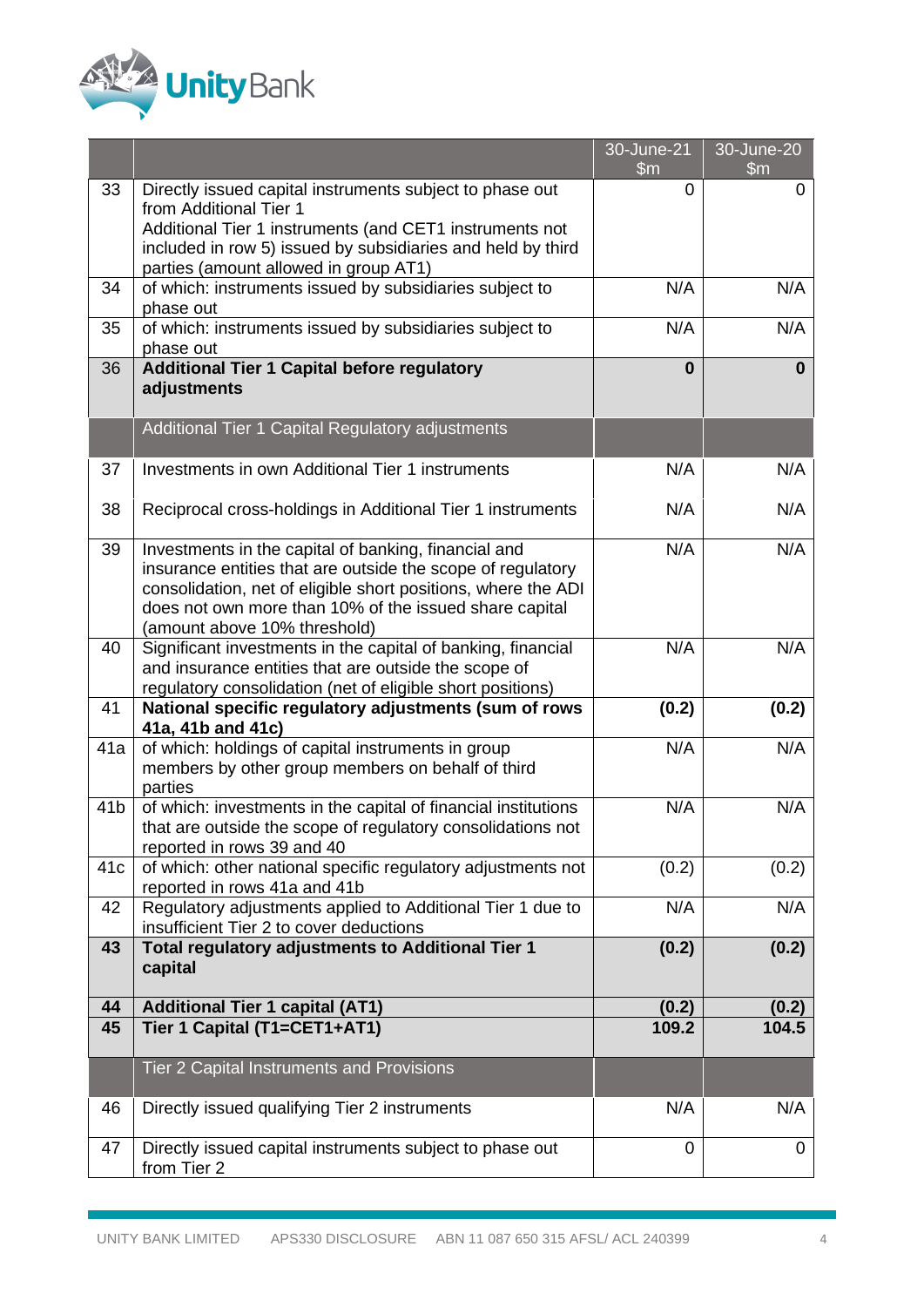

|     |                                                                                                                                                                                                                                                                                       | 30-June-21<br>\$m\$ | 30-June-20<br>\$m\$ |
|-----|---------------------------------------------------------------------------------------------------------------------------------------------------------------------------------------------------------------------------------------------------------------------------------------|---------------------|---------------------|
| 48  | Tier 2 instruments (and CET1 and AT1 instruments not<br>included in rows 5 or 34) issued by subsidiaries and held<br>by third parties (amount allowed in group T2)                                                                                                                    | N/A                 | N/A                 |
| 49  | of which: instruments issued by subsidiaries subject to<br>phase out                                                                                                                                                                                                                  | N/A                 | N/A                 |
| 50  | Provisions                                                                                                                                                                                                                                                                            | 2.8                 | 2.8                 |
| 51  | Tier 2 Capital before regulatory adjustments                                                                                                                                                                                                                                          | 2.8                 | 2.8                 |
| 52  | Investments in own Tier 2 instruments                                                                                                                                                                                                                                                 | N/A                 | N/A                 |
| 53  | Reciprocal cross-holdings in Tier 2 instruments                                                                                                                                                                                                                                       | N/A                 | N/A                 |
| 54  | Investments in the Tier 2 capital of banking, financial and<br>insurance entities that are outside the scope of regulatory<br>consolidation, net of eligible short positions, where the ADI<br>does not own more than 10% of the issued share capital<br>(amount above 10% threshold) | N/A                 | N/A                 |
| 55  | Significant investments in the Tier 2 capital of banking,<br>financial and insurance entities that are outside the scope<br>of regulatory consolidation, net of eligible short positions                                                                                              | N/A                 | N/A                 |
| 56  | National specific regulatory adjustments (sum of rows<br>56a, 56b and 56c)                                                                                                                                                                                                            | 0                   | $\mathbf{0}$        |
| 56a | of which: holdings of capital instruments in group<br>members by other group members on behalf of third<br>parties                                                                                                                                                                    | N/A                 | N/A                 |
| 56b | of which: investments in the capital of financial institutions<br>that are outside the scope of regulatory consolidation not<br>reported in rows 54 and 55                                                                                                                            | N/A                 | N/A                 |
| 56c | of which: other national specific regulatory adjustments not<br>reported in rows 56a and 56b                                                                                                                                                                                          | 0                   | $\overline{0}$      |
| 57  | Total regulatory adjustments to Tier 2 capital                                                                                                                                                                                                                                        | $\mathbf{0}$        | $\bf{0}$            |
| 58  | Tier 2 capital (T2)                                                                                                                                                                                                                                                                   | 2.8                 | 2.8                 |
| 59  | Total capital (TC=T1+T2)                                                                                                                                                                                                                                                              | 112.0               | 107.3               |
| 60  | Total risk-weighted assets based on APRA standards                                                                                                                                                                                                                                    | 737.3               | 665.0               |
|     | <b>Capital Ratios and Buffers</b>                                                                                                                                                                                                                                                     |                     |                     |
| 61  | Common Equity Tier 1 (as a percentage of risk-weighted<br>assets)                                                                                                                                                                                                                     | 14.84%              | 15.74%              |
| 62  | Tier 1 (as a percentage of risk-weighted assets)                                                                                                                                                                                                                                      | 14.81%              | 15.71%              |
| 63  | Total capital (as a percentage of risk-weighted assets)                                                                                                                                                                                                                               | 15.19%              | 16.13%              |
| 64  | Buffer requirement (minimum CET1 requirement of 4.5%<br>plus capital conservation buffer of 2.5% plus any<br>countercyclical buffer requirements expressed as a<br>percentage of risk weighted assets)                                                                                | 7.00%               | 7.00%               |
| 65  | of which: capital conservation buffer requirement                                                                                                                                                                                                                                     | 2.50%               | 2.50%               |
| 66  | of which: ADI-specific countercyclical buffer requirements                                                                                                                                                                                                                            | 0.00%               | 0.00%               |
| 67  | of which: G-SIB buffer requirement                                                                                                                                                                                                                                                    | 0.00%               | 0.00%               |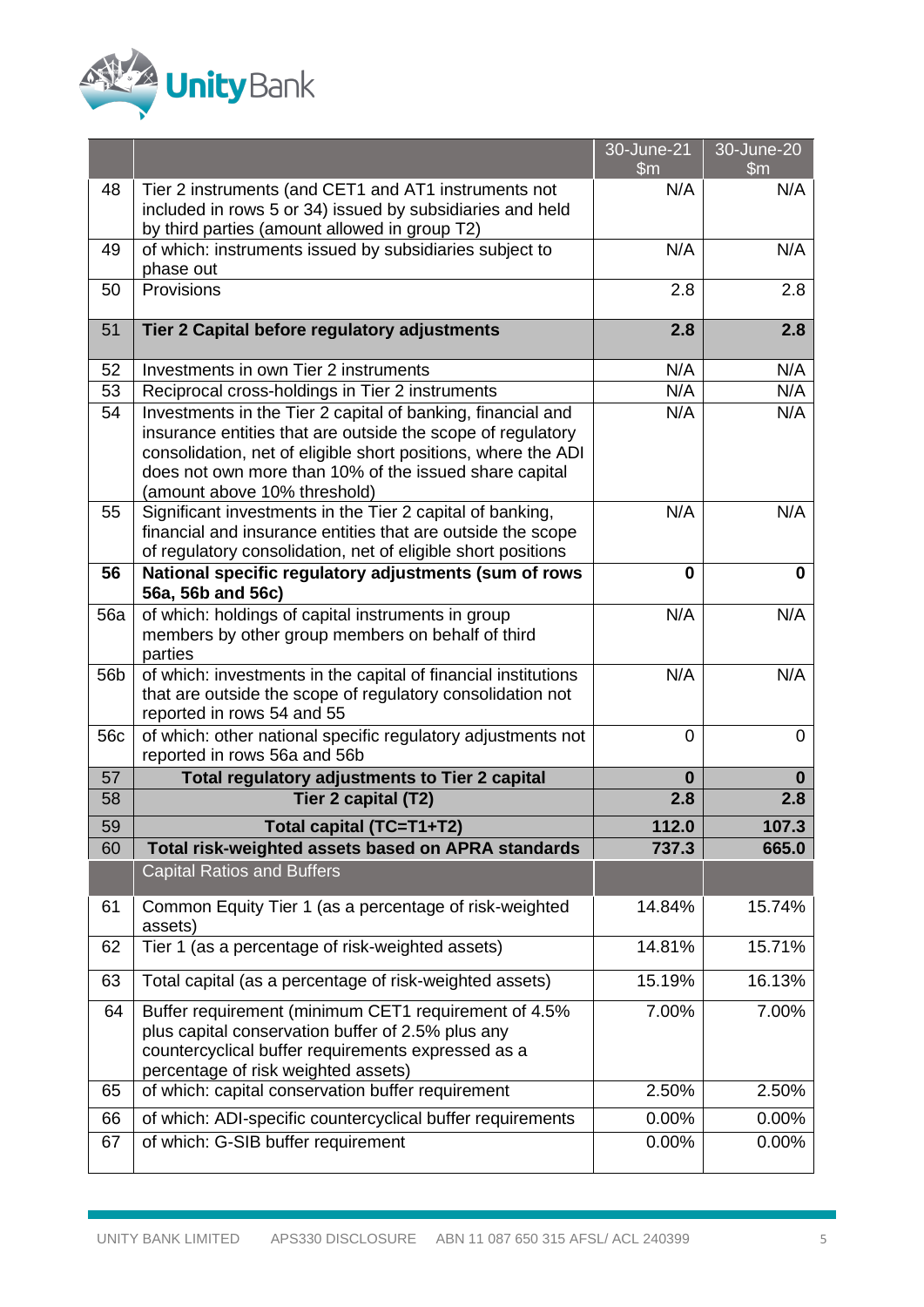

|    |                                                                                                                                                                                                    | 30-June-21<br>$\mathsf{Sm}$ | 30-June-20<br>$\mathsf{Sm}$ |
|----|----------------------------------------------------------------------------------------------------------------------------------------------------------------------------------------------------|-----------------------------|-----------------------------|
| 68 | Common Equity Tier 1 available to meet buffers (as a<br>percentage of risk-weighted assets)                                                                                                        | 7.19%                       | 8.13%                       |
|    | <b>National minima (if different from Basel III)</b>                                                                                                                                               |                             |                             |
| 69 | National Common Equity Tier 1 minimum ratio (if different<br>from Basel III minimum)                                                                                                               | N/A                         | N/A                         |
| 70 | National Tier 1 minimum ratio (if different from Basel III<br>minimum)                                                                                                                             | N/A                         | N/A                         |
| 71 | National total capital minimum ratio (if different from Basel<br>III minimum)                                                                                                                      | N/A                         | N/A                         |
|    | Amount below thresholds for deductions (not risk-<br>weighted)                                                                                                                                     | N/A                         | N/A                         |
| 72 | Non-significant investments in the capital of other financial<br>entities                                                                                                                          | N/A                         | N/A                         |
| 73 | Significant investments in the ordinary shares of financial<br>entities                                                                                                                            | N/A                         | N/A                         |
| 74 | Mortgage servicing rights (net of related tax liability)                                                                                                                                           | N/A                         | N/A                         |
| 75 | Deferred tax assets arising from temporary differences<br>(net of related tax liability)                                                                                                           | N/A                         | N/A                         |
|    | Applicable caps on the inclusion of provisions in Tier<br>$\mathbf{2}$                                                                                                                             |                             |                             |
| 76 | Provisions eligible for inclusion in Tier 2 in respect of<br>exposures subject to standardised approach (prior to<br>application of cap)                                                           | 2.8                         | 2.8                         |
| 77 | Cap on inclusion of provisions in Tier 2 under<br>standardised approach                                                                                                                            | 8.3                         | 7.4                         |
| 78 | Provisions eligible for inclusion in Tier 2 in respect of<br>exposures subject to internal ratings-based approach<br>(prior to application of cap)                                                 | N/A                         | N/A                         |
| 79 | Cap for inclusion of provisions in Tier 2 under internal<br>ratings based approach<br>Capital instruments subject to phase-out arrangements<br>(only applicable between 1 Jan 2018 and 1 Jan 2022) | N/A                         | N/A                         |
| 80 | Current cap on CET1 instruments subject to phase out<br>arrangements                                                                                                                               | N/A                         | N/A                         |
| 81 | Amount excluded from CET1 due to cap (excess over cap<br>after redemptions and maturities                                                                                                          | N/A                         | N/A                         |
| 82 | Current cap on AT1 instruments subject to phase out<br>arrangements                                                                                                                                | N/A                         | N/A                         |
| 83 | Amount excluded from AT1 instruments due to cap<br>(excess over cap after redemptions and maturities)                                                                                              | N/A                         | N/A                         |
| 84 | Current cap on T2 instruments subject to phase out<br>arrangements                                                                                                                                 | 0.0                         | 0.00                        |
| 85 | Amount excluded from T2 due to cap (excess over cap<br>after redemptions and maturities)                                                                                                           | N/A                         | N/A                         |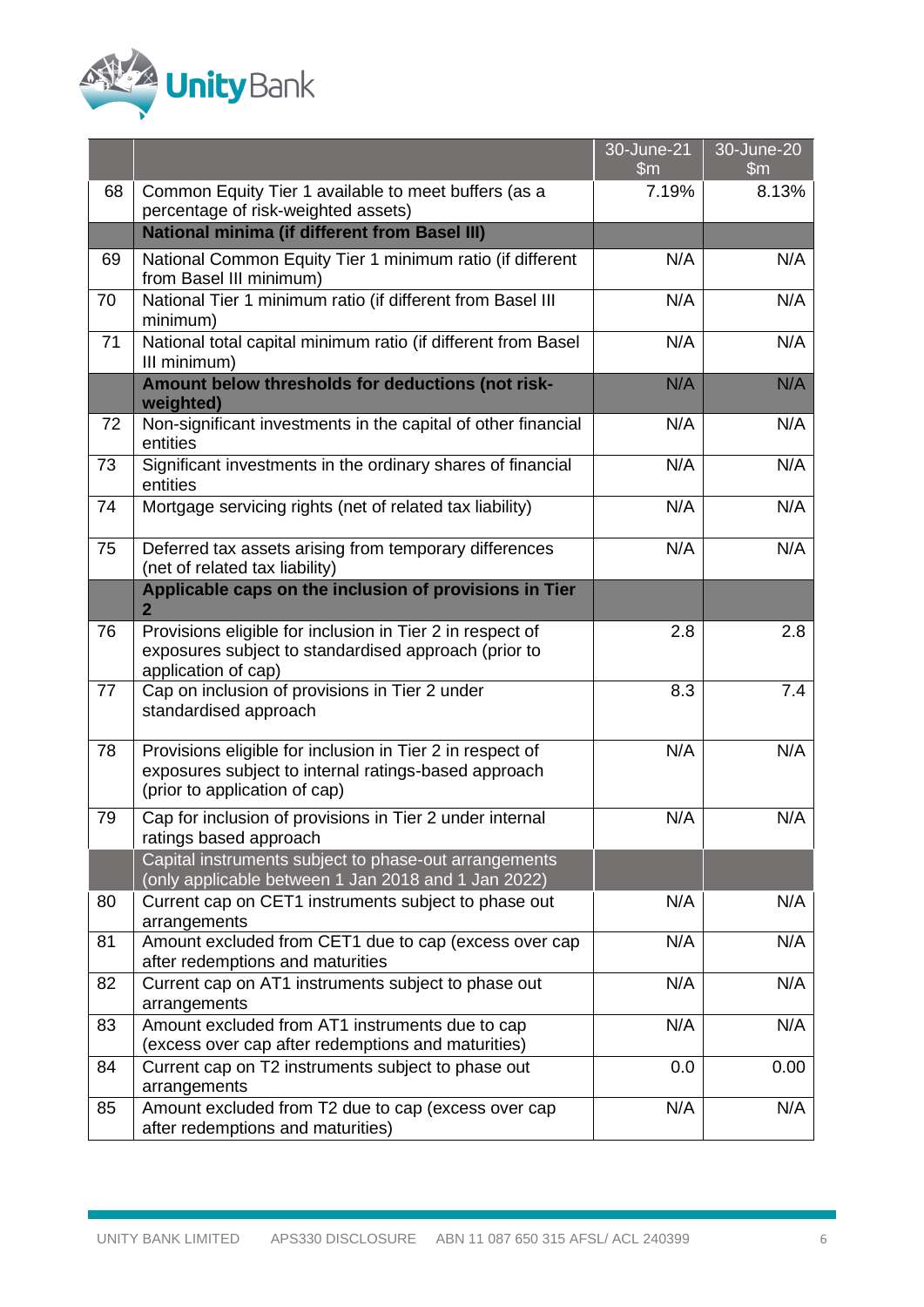

## **CAPITAL INSTRUMENTS**

#### **Disclosure for the main features of regulatory capital instruments.**

The regulatory Capital is limited to

- **C** Retained Earnings
- General Reserve for Credit Losses
- Asset Revaluation Reserves
- Preference Shares (Tier 1)
- Subordinated Debt (Tier 2)

#### **Table 2: Capital Instruments**

The Tier 2 Capital Instrument held by Unity Bank Limited was redeemed in full on the 29th of December 2017.

Unity Bank Limited does not currently hold any Capital Instruments.

#### **CAPITAL REQUIREMENTS**

The capital requirement for Unity Bank Limited is determined by the Risk weights of the relevant assets held. Unity Bank Limited's policy is to maintain a capital target minimum of 12.50%. The current level of capital as at 31 December 2021 is 15.01%.

The risk weighted assets for each asset grouping as set out in the table below is determined by APRA Prudential Standard APS 112 Capital Adequacy: Standardised Approach to Credit Risk. These are prescribed risk weights to measure the level of risk based on the nature and level of security supporting the assets recovery.

The risk weighted assets held as at the quarter ended 31 December 2021 is as follows:

## **Table 3: Capital Adequacy**

| <b>Prescribed RWA</b>                                                                                                  |                            |                  |  |  |
|------------------------------------------------------------------------------------------------------------------------|----------------------------|------------------|--|--|
|                                                                                                                        | 31-Dec-21<br>$\mathsf{Sm}$ | 30-Sep-21<br>\$m |  |  |
| (a) Capital requirements (in terms of risk-weighted assets) for<br>credit risk (excluding securitisation) by portfolio |                            |                  |  |  |
| Cash                                                                                                                   | 0.0                        | 0.0              |  |  |
| Loans - secured by residential mortgage                                                                                | 346.0                      | 345.3            |  |  |
| Loans - other retail                                                                                                   | 59.9                       | 60.1             |  |  |
| Loans - corporate                                                                                                      | 61.9                       | 80.8             |  |  |
| <b>Liquid Investments</b>                                                                                              | 165.7                      | 168.0            |  |  |
| All other assets                                                                                                       | 20.0                       | 20.2             |  |  |
| Total credit risk on balance sheet                                                                                     | 653.5                      | 674.4            |  |  |
| Total credit risk off balance sheet (commitments)                                                                      | 23.0                       | 26.8             |  |  |
| Undrawn financial commitments (overdrafts, credit cards,                                                               | 23.0                       | 26.8             |  |  |
| line of credit, Loans approved not advanced, guarantees)                                                               |                            |                  |  |  |
| (a) Capital requirements for securitisation                                                                            | N/A                        | N/A              |  |  |
| Capital requirements for market risk.<br>(b)                                                                           | N/A                        | N/A              |  |  |
| (c) Capital requirements for operational risk.                                                                         | 80.8                       | 75.7             |  |  |
| Total Risk Weighted assets (Sum above components)                                                                      | 757.3                      | 776.9            |  |  |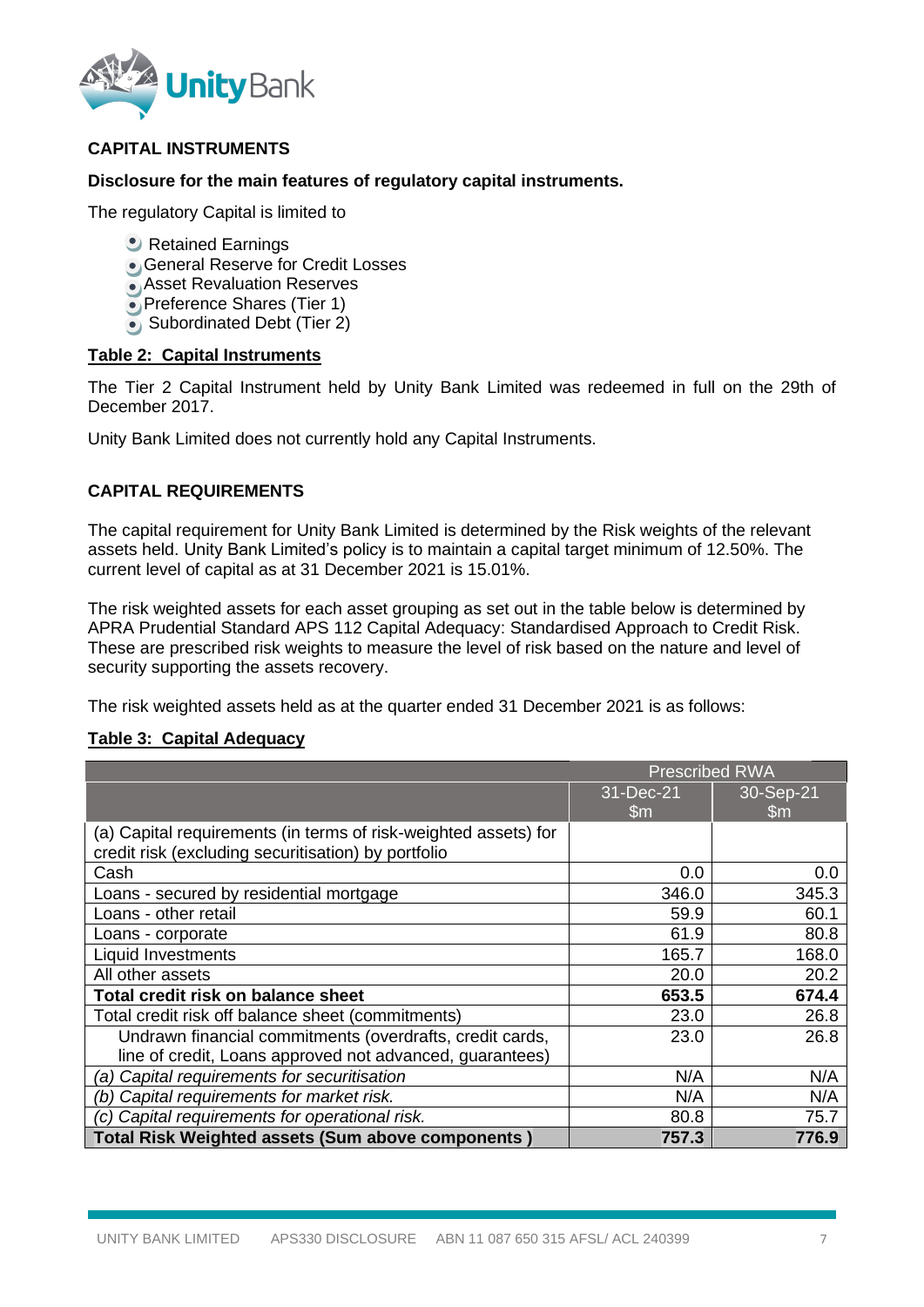

#### **CAPITAL HELD**

The capital held by Unity Bank Limited exceeds the policy and minimum capital prescribed by the APRA Prudential standards. This excess facilitates future growth within Unity Bank Limited. The capital ratio is the amount of capital described in Table 1 divided by the risk weighted assets.

|                      | Capital (\$m) |           |           | <b>Capital Ratio</b> |
|----------------------|---------------|-----------|-----------|----------------------|
|                      | 31-Dec-21     | 30-Sep-21 | 31-Dec-21 | 30-Sep-21            |
| Common Equity Tier 1 | 111.1         | 111.1     | 14.67%    | 14.30%               |
| Tier 1               | 110.9         | 110.9     | 14.64%    | 14.27%               |
| Total Capital        | 113.7         | 113.7     | 15.01%    | 14.64%               |

#### **CREDIT RISK**

#### **CREDIT RISK – INVESTMENTS**

Surplus cash not invested in loans to members is held in high quality liquid assets. This includes the funds required to be held to meet withdrawal of deposits by members of Unity Bank Limited.

Unity Bank Limited uses the ratings of reputable ratings agencies to assess the credit quality of all investment exposure, where applicable, using the credit quality assessment scale in APRA prudential Guidance in APS112. The credit quality assessment scale within this standard has been complied with.

Table 4 below excludes the equities and securitisation exposures. Securitisation exposures are set out in Table 5 which follows. The exposure values associated with each credit quality step are as follows in Table 4.

#### **Table 4: Credit Risk (Investments)**

#### **31 December 2021**

| <b>Investments</b><br>with banks and<br>other<br>ADI's | Average<br>gross<br>exposure in<br>quarter<br>$\mathsf{Sm}$ | Carrying<br>value on<br>balance<br>sheet<br>$\mathsf{Sm}$ | Past due<br><b>Facilities</b><br>\$m\$ | Impaired<br><b>Facilities</b><br>$\mathsf{Sm}$ | <b>Specific</b><br>Provision<br>as at end<br>of quarter<br>\$m\$ | Increase in<br>specific<br>provision<br>and write<br>offs in<br>quarter<br>$\mathsf{Sm}$ |
|--------------------------------------------------------|-------------------------------------------------------------|-----------------------------------------------------------|----------------------------------------|------------------------------------------------|------------------------------------------------------------------|------------------------------------------------------------------------------------------|
| <b>CUSCAL -</b><br>Rated A                             | 31.5                                                        | 38.1                                                      | 0.0                                    | 0.0                                            | 0.0                                                              | 0.0                                                                                      |
| Banks - Rated<br>AA and Above                          | 2.7                                                         | 5.5                                                       | 0.0                                    | 0.0                                            | 0.0                                                              | 0.0                                                                                      |
| Banks - Rated<br><b>Below AA</b>                       | 380.2                                                       | 383.2                                                     | 0.0                                    | 0.0                                            | 0.0                                                              | 0.0                                                                                      |
| Credit Unions -<br><b>Rated Below</b><br>AA            | 8.1                                                         | 8.1                                                       | 0.0                                    | 0.0                                            | 0.0                                                              | 0.0                                                                                      |
| Unrated<br>Institutions -<br><b>Credit Unions</b>      | 39.7                                                        | 43.8                                                      | 0.0                                    | 0.0                                            | 0.0                                                              | $0.0\,$                                                                                  |
| Government<br><b>Bodies</b>                            | 39.0                                                        | 46.9                                                      | 0.0                                    | 0.0                                            | 0.0                                                              | 0.0                                                                                      |
| <b>Total</b>                                           | 501.2                                                       | 525.6                                                     | 0.0                                    | 0.0                                            | 0.0                                                              | 0.0                                                                                      |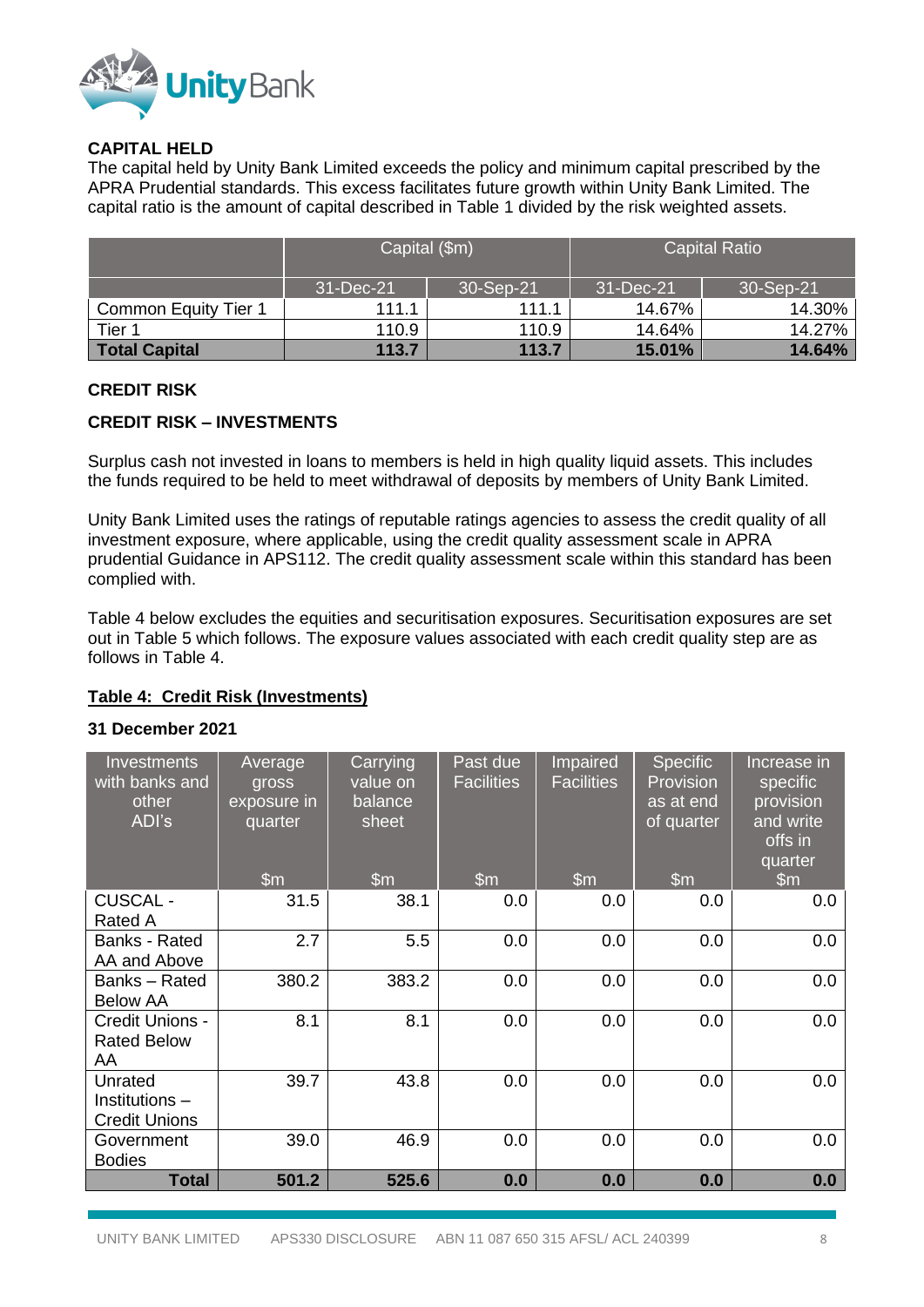

## **30 Sep 2021**

| Investments<br>with banks and<br>other<br>ADI's   | Average<br>gross<br>exposure in<br>quarter<br>$\mathsf{Sm}$ | Carrying<br>value on<br>balance<br>sheet<br>\$m\$ | Past due<br><b>Facilities</b><br>\$m\$ | Impaired<br><b>Facilities</b><br>$\mathsf{S}$ m | <b>Specific</b><br>Provision<br>as at end<br>of quarter<br>$\mathsf{Sm}$ | Increase in<br>specific<br>provision<br>and write<br>offs in<br>quarter<br>$\mathsf{Sm}$ |
|---------------------------------------------------|-------------------------------------------------------------|---------------------------------------------------|----------------------------------------|-------------------------------------------------|--------------------------------------------------------------------------|------------------------------------------------------------------------------------------|
| <b>CUSCAL -</b><br>Rated A                        | 31.8                                                        | 24.8                                              | 0.0                                    | 0.0                                             | 0.0                                                                      | 0.0                                                                                      |
| Banks - Rated<br>AA and Above                     | 0.0                                                         | 0.0                                               | 0.0                                    | 0.0                                             | 0.0                                                                      | 0.0                                                                                      |
| <b>Banks</b> - Rated<br>below AA                  | 361.2                                                       | 377.2                                             | 0.0                                    | 0.0                                             | 0.0                                                                      | 0.0                                                                                      |
| Credit Unions -<br>Rated below<br>AA              | 8.1                                                         | 8.1                                               | 0.0                                    | 0.0                                             | 0.0                                                                      | 0.0                                                                                      |
| Unrated<br>Institutions -<br><b>Credit Unions</b> | 33.0                                                        | 35.5                                              | 0.0                                    | 0.0                                             | 0.0                                                                      | 0.0                                                                                      |
| Government<br><b>Bodies</b>                       | 28.6                                                        | 31.1                                              | 0.0                                    | 0.0                                             | 0.0                                                                      | 0.0                                                                                      |
| <b>Total</b>                                      | 462.7                                                       | 476.7                                             | 0.0                                    | 0.0                                             | 0.0                                                                      | 0.0                                                                                      |

## **CREDIT RISK – LOANS**

The classes of loans entered into by Unity Bank Limited are limited to loans, commitments and other non-market off-balance sheet exposures. Unity Bank Limited does not enter into debt securities and over-the-counter derivatives.

#### **Impairment details**

The level of impaired loans by class of loan is set out below. In the note below:

- Carrying Value is the amount of the balance sheet gross of provision (net of deferred fees)
- Past due loans is the 'on balance sheet' loan balances which are behind in repayments past by 90 days more.
- Impaired loans are the 'on balance sheet' loan balances which are at risk of not meeting all principal and interest repayments over time.
- **•** Provision for impairment is the amount of the impairment provision allocated to the class of impaired loans.
- $\bullet$  The losses in the period equate to the additional provisions set aside for impaired loans and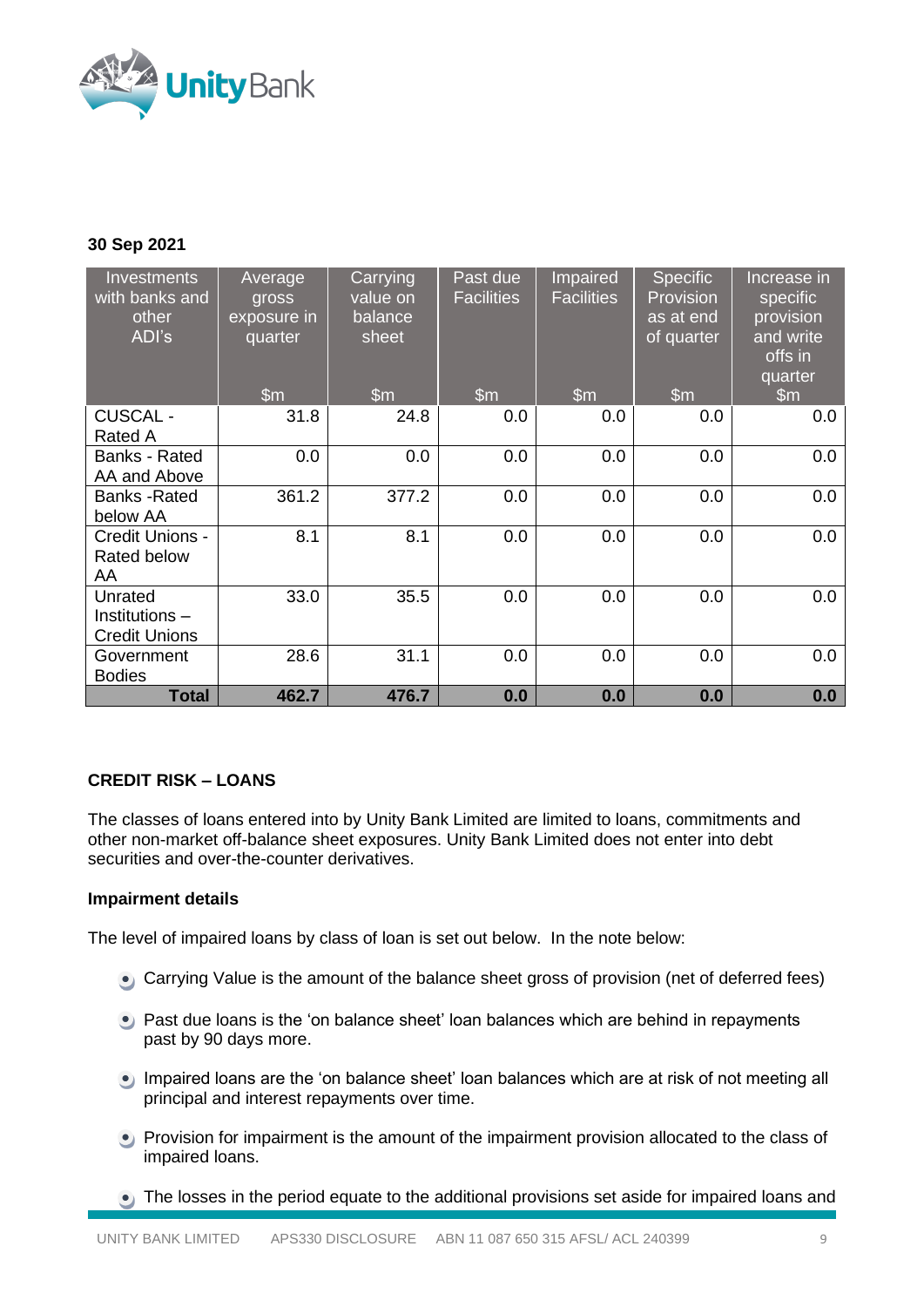

bad debts written off in excess of previous provision allowances.

The impaired loans are generally not secured against residential property. Some impaired loans are secured by bill of sale over motor vehicles or other assets of varying value. It is not practicable to determine the fair value of all collateral as at the balance date due to the variety of assets and their condition.

The analysis of Unity Bank Limited's loans by class, is as follows in Table 4.

## **Table 4: Credit Risk (Loans)**

#### **31 December 2021**

| Loans<br>Portfolio | Gross<br>exposure<br>value -<br>Average<br>for the<br>period<br>$\mathsf{Sm}$ | <b>Gross</b><br>exposure<br>value on<br>balance<br>sheet for<br>the<br>period<br>$\mathsf{S}$ m | <b>Commitments</b><br>- redraws,<br>overdraft<br>facilities<br>undrawn<br>$\mathsf{S}$ m | Past<br>Due:<br><b>Facilities</b><br>\$m\$ | Impaired<br><b>Facilities</b><br>\$m\$ | <b>Specific</b><br>Provision<br>as at<br>end of<br>quarter<br>$\mathsf{Sm}$ | Increase/<br>(Decrease)<br><u>in</u><br>specific<br>provision<br>and write<br>offs in<br>quarter<br>$\mathsf{Sm}$ |
|--------------------|-------------------------------------------------------------------------------|-------------------------------------------------------------------------------------------------|------------------------------------------------------------------------------------------|--------------------------------------------|----------------------------------------|-----------------------------------------------------------------------------|-------------------------------------------------------------------------------------------------------------------|
| Mortgage           | 984.1                                                                         | 902.5                                                                                           | 83.7                                                                                     | 0.2                                        | 1.3                                    | 2.2                                                                         | 0.4                                                                                                               |
| Secured            |                                                                               |                                                                                                 |                                                                                          |                                            |                                        |                                                                             |                                                                                                                   |
| Personal           | 48.5                                                                          | 44.7                                                                                            | 4.2                                                                                      | 0.0                                        | 0.3                                    | 0.7                                                                         | 0.0                                                                                                               |
| Overdrafts         | 34.9                                                                          | 10.9                                                                                            | 22.7                                                                                     | 0.0                                        | 0.0                                    | 0.3                                                                         | (0.3)                                                                                                             |
| & Credit           |                                                                               |                                                                                                 |                                                                                          |                                            |                                        |                                                                             |                                                                                                                   |
| Cards              |                                                                               |                                                                                                 |                                                                                          |                                            |                                        |                                                                             |                                                                                                                   |
| Corporate          | 116.2                                                                         | 101.4                                                                                           | 5.1                                                                                      | 0.0                                        | 0.0                                    | 0.0                                                                         | 0.0                                                                                                               |
| <b>Borrowers</b>   |                                                                               |                                                                                                 |                                                                                          |                                            |                                        |                                                                             |                                                                                                                   |
| <b>Total</b>       | 1,183.7                                                                       | 1,059.5                                                                                         | 115.7                                                                                    | 0.2                                        | 1.6                                    | 3.2                                                                         | 0.1                                                                                                               |

## **30 September 2021**

| Loans<br>Portfolio              | <b>Gross</b><br>exposure<br>value -<br>Average<br>for the<br>period | <b>Gross</b><br>exposure<br>value on<br>balance<br>sheet for<br>the<br>period | <b>Commitments</b><br>- redraws,<br>overdraft<br>facilities<br>undrawn | Past<br><b>Due</b><br><b>Facilities</b> | Impaired<br><b>Facilities</b> | <b>Specific</b><br>Provision<br>as at<br>end of<br>quarter | Increase/<br>(Decrease)<br>in.<br>specific<br>provision<br>and write<br>offs in |
|---------------------------------|---------------------------------------------------------------------|-------------------------------------------------------------------------------|------------------------------------------------------------------------|-----------------------------------------|-------------------------------|------------------------------------------------------------|---------------------------------------------------------------------------------|
|                                 | $\mathsf{Sm}$                                                       | $\mathsf{Sm}$                                                                 | $\mathsf{S}$ m                                                         | $\mathsf{Sm}$                           | $\mathsf{Sm}$                 | $\mathsf{Sm}$                                              | quarter<br>$\mathsf{Sm}$                                                        |
| Mortgage<br>Secured             | 969.8                                                               | 896.0                                                                         | 86.1                                                                   | 0.2                                     | 1.6                           | 1.8                                                        | 0.8                                                                             |
| Personal                        | 48.6                                                                | 44.2                                                                          | 4.0                                                                    | 0.0                                     | 0.2                           | 0.7                                                        | 0.2                                                                             |
| Overdrafts<br>& Credit<br>Cards | 36.1                                                                | 12.3                                                                          | 23.7                                                                   | 0.0                                     | 0.0                           | 0.6                                                        | (0.1)                                                                           |
| Corporate<br><b>Borrowers</b>   | 111.4                                                               | 119.4                                                                         | 6.4                                                                    | 0.0                                     | 0.0                           | 0.0                                                        | (0.8)                                                                           |
| Total                           | 1,165.9                                                             | 1,071.9                                                                       | 120.2                                                                  | 0.2                                     | 1.8                           | 3.1                                                        | 0.1                                                                             |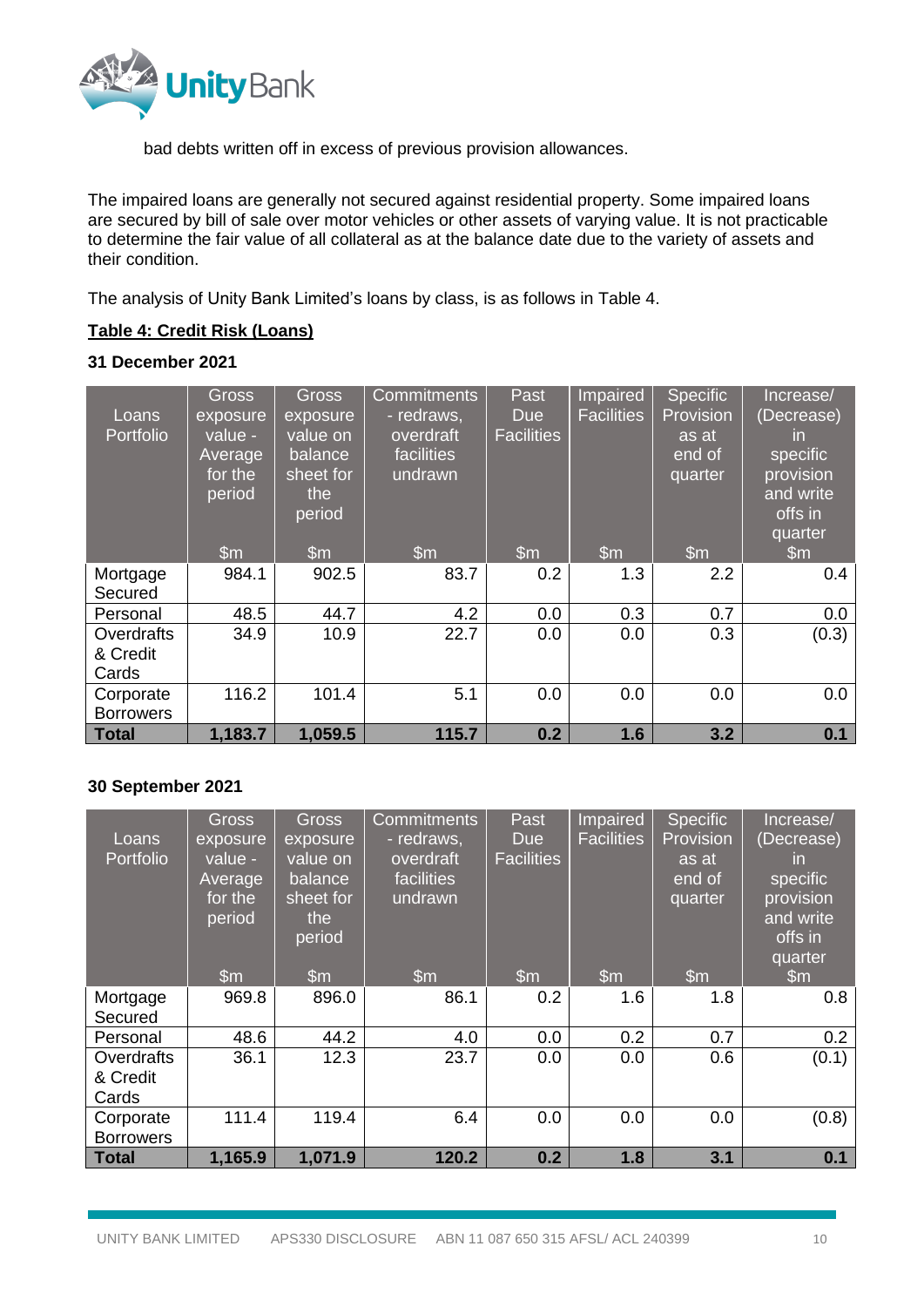

## **GENERAL RESERVE FOR CREDIT LOSSES**

This reserve is set aside to quantify the estimate for potential future losses in the loans and investments.

In addition to the provision for impairment, the board has recognised the need to make an allocation from retained earnings to ensure there is adequate protection for members against the prospect that some members will experience loan repayment difficulties in the future.

The reserve has been determined on the basis of past experience with the loan delinquency and amounts written off.

The value of the reserve is amended to reflect the changes in economic conditions, and the relevant concentrations in specific regions and industries of employment within the loan book.

|                | 31 December 2021<br>\$m | 30 September 2021 |
|----------------|-------------------------|-------------------|
| <b>Balance</b> | 2.8                     | റ റ<br>د.ب        |

#### **SECURITISATION ARRANGEMENTS**

Unity Bank Limited has entered into arrangements for securitised loans to support its liquidity requirements from time to time. The table below states the current value of securitised loans managed by Unity Bank Limited and the amount securitised in the past quarter ended 31 December 2021.

#### **Table 5: Securitised Exposures**

| 31 December 2021 | Loans Securitised in<br>Current quarter, by<br>type of securitisation<br>$\mathsf{Sm}$ | <b>Securitised Loans On</b><br>balance sheet<br>exposure Aggregate<br>Amount<br>$\mathsf{Sm}$ | <b>Securitised Loans Off</b><br>balance sheet<br>exposure Aggregate<br>Amount<br>$\mathsf{Sm}$ |
|------------------|----------------------------------------------------------------------------------------|-----------------------------------------------------------------------------------------------|------------------------------------------------------------------------------------------------|
| Mortgage loans   | 0.0                                                                                    | 282.4                                                                                         | 0.0                                                                                            |
| Personal loans   | 0.0                                                                                    | 0.0                                                                                           | 0.0                                                                                            |
| Credit cards     | 0.0                                                                                    | 0.0                                                                                           | 0.0                                                                                            |
| <b>Total</b>     | 0.0                                                                                    | 282.4                                                                                         | 0.0                                                                                            |

| 30 September 2021 | <b>Loans Securitised in</b><br>Current quarter, by<br>type of securitisation<br>$\mathsf{Sm}$ | <b>Securitised Loans On</b><br>balance sheet<br>exposure Aggregate<br>Amount<br>l\$m. | <b>Securitised Loans Off</b><br>balance sheet<br>exposure Aggregate<br>Amount<br>$\mathsf{Sm}$ |
|-------------------|-----------------------------------------------------------------------------------------------|---------------------------------------------------------------------------------------|------------------------------------------------------------------------------------------------|
| Mortgage loans    | 0.0                                                                                           | 264.3                                                                                 | 0.0                                                                                            |
| Personal loans    | 0.0                                                                                           | 0.0                                                                                   | 0.0                                                                                            |
| Credit cards      | 0.0                                                                                           | 0.0                                                                                   | 0.0                                                                                            |
| <b>Total</b>      | 0.0                                                                                           | 264.3                                                                                 | 0.0                                                                                            |